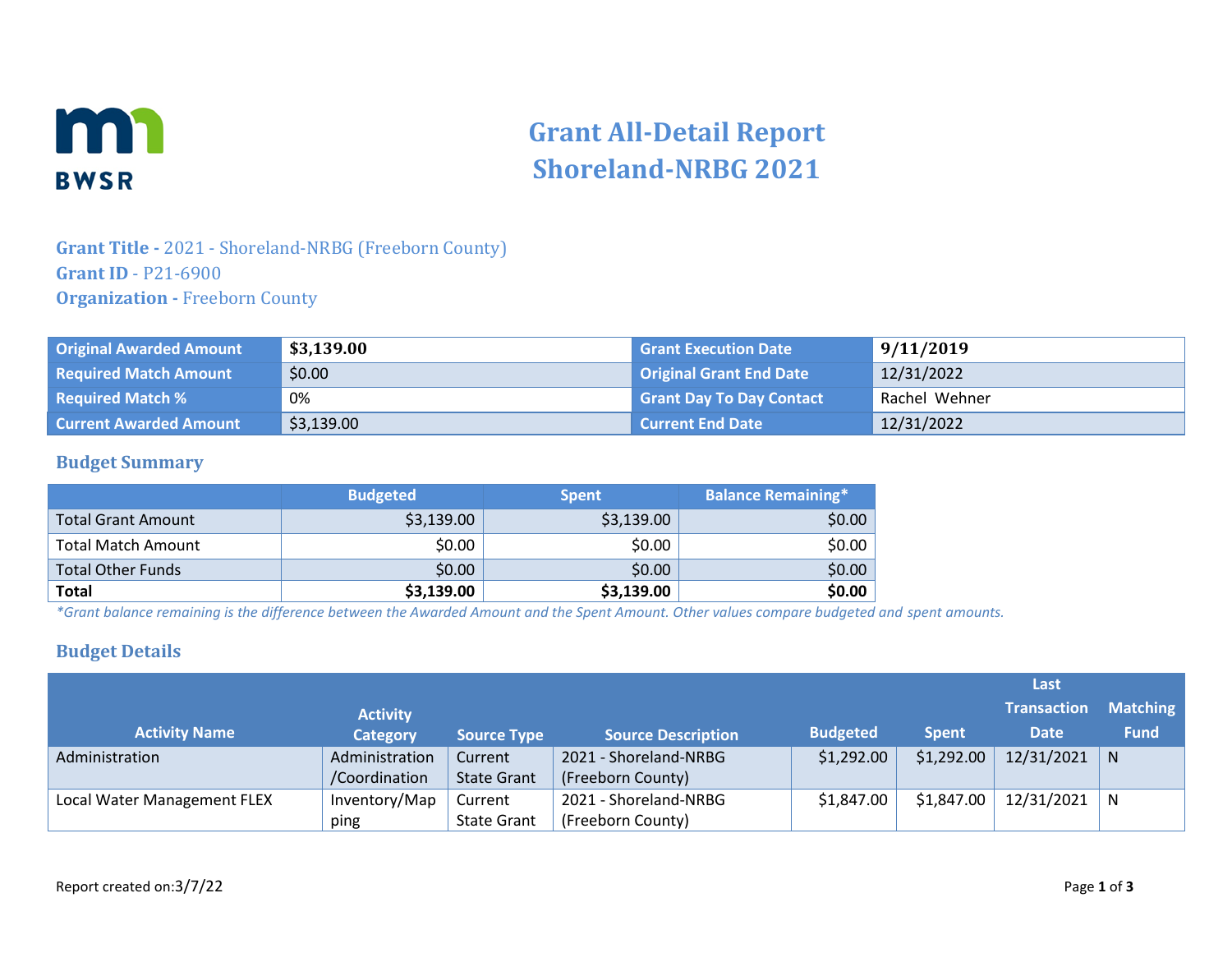#### **Activity Details Summary**

| <b>Activity Details</b> | <b>Total Action Count Fotal Activity Mapped</b> | <b>Proposed Size / Unit</b> | <b>Actual Size / Unit</b> |
|-------------------------|-------------------------------------------------|-----------------------------|---------------------------|
|                         |                                                 |                             |                           |

#### **Proposed Activity Indicators**

| <b>Activity Name</b> | <b>Indicator Name</b> | <b>Value &amp; Units</b> | <b>Waterbody</b> | <b>Calculation Tool</b> | Comments |
|----------------------|-----------------------|--------------------------|------------------|-------------------------|----------|
|                      |                       |                          |                  |                         |          |

# **Final Indicators Summary**

| Indicator Name | <b>Total Value</b> | <b>Unit</b> |
|----------------|--------------------|-------------|
|                |                    |             |

## **Grant Activity**

| ADMINISTRATION/COORDINATION                                                        |                 |                                                                         |
|------------------------------------------------------------------------------------|-----------------|-------------------------------------------------------------------------|
| $1$ -Jan- $21$                                                                     | <b>End Date</b> | 31-Dec-21                                                               |
| Yes                                                                                |                 |                                                                         |
| Administration: 11 hours totaling \$618.20<br>Training: 12 hours totaling \$674.40 |                 |                                                                         |
|                                                                                    |                 | Time tracking for Environmental Health Coordinator at \$56.20 per hour. |